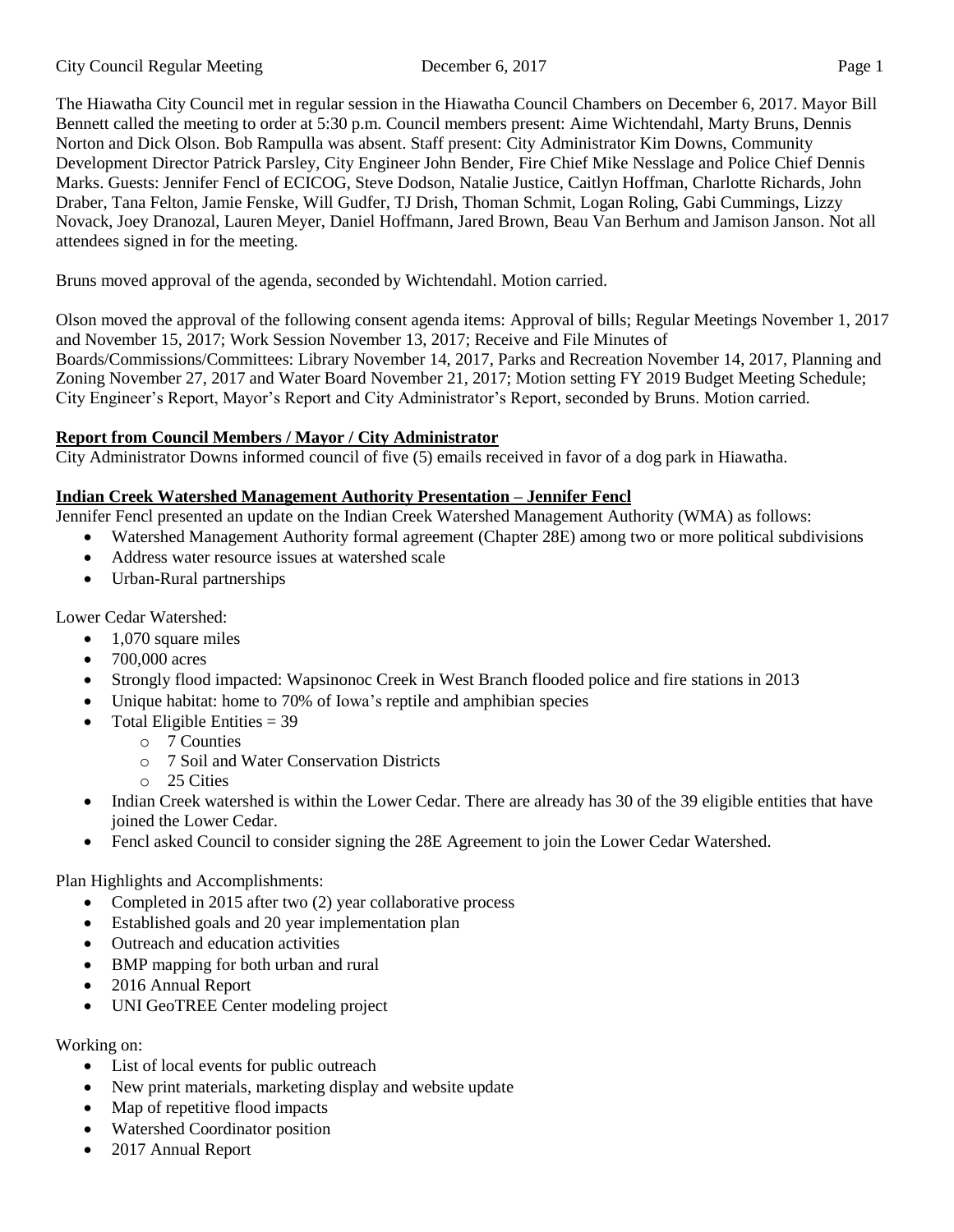### Setting a public hearing date (December 20, 2017  $\oslash$  5:30 P.M.) to consider approval of the Capital Improvement **Plan for FY 2018–2023**

Olson presented RESOLUTION #17-223 setting a public hearing date (December 20, 2017 @ 5:30 P.M.) to consider approval of the Capital Improvement Plan for FY 2018–2023, seconded by Wichtendahl. Roll call vote: AYES: Bruns, Olson, Wichtendahl, Norton. NAYS: None. ABSENT: Rampulla. **RESOLUTION #17-223 adopted.**

#### Setting a public hearing date (December 20, 2017  $\circledcirc$  5:30 P.M.) on the proposal to enter into a Development **Agreement with Eagle Real Estate IA, LLC, Eagle Technology Management, Inc. and providing for publication of notice**

Norton presented RESOLUTION #17-224 setting a public hearing date (December 20, 2017 @ 5:30 P.M.) on the proposal to enter into a Development Agreement with Eagle Real Estate IA, LLC, Eagle Technology Management, Inc. and providing for publication of notice, seconded by Wichtendahl. Roll call vote: AYES: Olson, Wichtendahl, Bruns, Norton. NAYS: None. ABSENT: Rampulla. **RESOLUTION #17-224 adopted.**

#### **Setting a public hearing date (December 20, 2017 @ 5:30 P.M.) to consider amending Hiawatha Code of Ordinances Chapter 165 Unified Development Code (UDC) in its entirety by making updates throughout the chapter as recommended by the UDC Review Committee**

Norton presented RESOLUTION #17-225 setting a public hearing date (December 20, 2017 @ 5:30 P.M.) to consider amending Hiawatha Code of Ordinances Chapter 165 Unified Development Code (UDC) in its entirety by making updates throughout the chapter as recommended by the UDC Review Committee, seconded by Bruns. Roll call vote: Wichtendahl, Norton, Olson, Bruns. NAYS: None. ABSENT: Rampulla. **RESOLUTION #17-225 adopted.**

### Approving the partial release of a Development Agreement between City of Hiawatha and J. Murphy Homes, LLC **for property located at 2919 Savannah Drive, Lot 2 of Rolling Prairie Estates Second Addition**

Bruns presented RESOLUTION #17-226 approving the partial release of a Development Agreement between City of Hiawatha and J. Murphy Homes, LLC for property located at 2919 Savannah Drive, Lot 2 of Rolling Prairie Estates Second Addition, seconded by Norton. Roll call vote: AYES: Norton, Olson, Wichtendahl, Bruns. NAYS: None. ABSENT: Rampulla. **RESOLUTION #17-226 adopted.**

#### **Ordering construction of permanent sidewalks upon the property located at 1375 N Center Point Road along Kacena Road frontage**

Olson presented RESOLUTION #17-227 ordering construction of permanent sidewalks upon the property located at 1375 N Center Point Road along Kacena Road frontage to provide continuous sidewalk connections from N Center Point Road to Stamy Road, seconded by Wichtendahl. Roll call vote: AYES: Bruns, Wichtendahl, Norton, Olson. NAYS: None. ABSENT: Rampulla. **RESOLUTION #17-227 adopted.**

#### **Approving a 28E Agreement with Iowa Alcoholic Beverages Division for Tobacco, Alternative Nicotine and Vapor Product Enforcement**

Wichtendahl presented RESOLUTION #17-228 approving a 28E Agreement with Iowa Alcoholic Beverages Division for Tobacco, Alternative Nicotine and Vapor Product Enforcement, seconded by Bruns. Roll call vote: AYES: Olson, Norton, Bruns, Wichtendahl. NAYS: None. ABSENT: Rampulla. **RESOLUTION #17-228 adopted.**

## **Housing Rehabilitation Community Development Block (CDBG) Grant Program – identifying a target area**

Norton presented RESOLUTION #17-229 identifying a target area for the CDBG Housing Rehabilitation Program Application, seconded by Wichtendahl. Roll call vote: AYES: Wichtendahl, Olson, Norton, Bruns. NAYS: None. ABSENT: Rampulla. **RESOLUTION #17-229 adopted.**

## **Housing Rehabilitation Community Development Block (CDBG) Grant Program – committing a local contribution**

Bruns presented RESOLUTION #17-230 committing a local contribution of \$15,000 to the OWNER-OCCUPIED HOUSING REHABILITATION project and hereby authorizing the Mayor to sign the application and any related documents required by State regulations for submittal, seconded by Norton. Roll call vote: AYES: Norton, Wichtendahl, Bruns, Olson. NAYS: None. ABSENT: Rampulla. **RESOLUTION #17-230 adopted.**